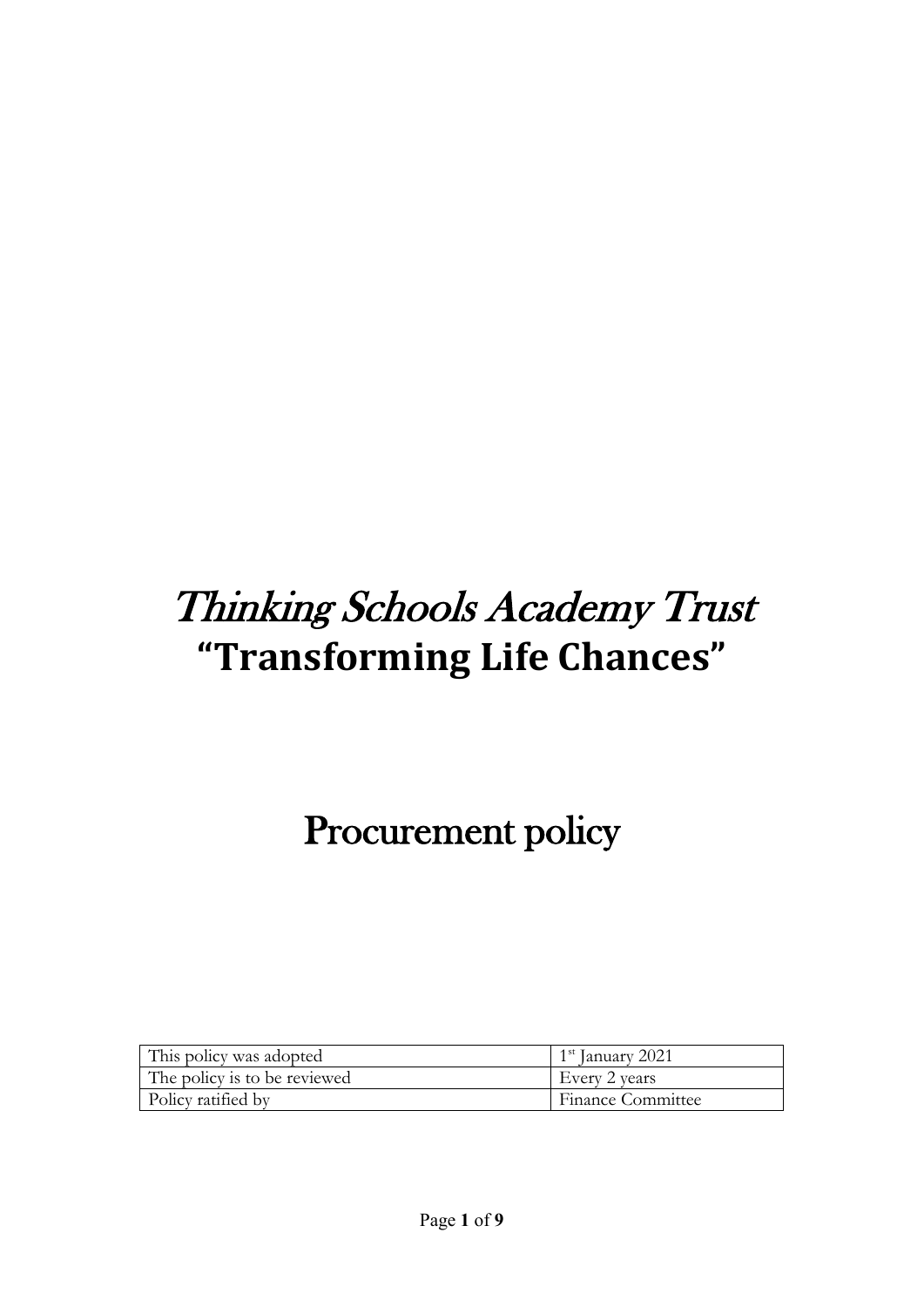#### **1 Scope**

This Policy and Procedure applies to all Academies that are part of The Thinking Schools Academy Trust and all trading subsidiaries of the Trust.

#### **2 Quotation and tendering**

**Appendix 1** details the relevant financial limits that are delegated across the organisation.

A summary of the procurement flow chart for purchases over 10K can be found in **Appendix 2**.

Unless exception is explicitly given the minimum required numbers of tenders or quotations from appropriate contractors for a given estimated value of contract are:

- Above  $\dot{\ell}$  5,000 and up to  $\dot{\ell}$  10,000 at least two informal quotations
- Above  $£10,000$  and up to  $£50,000$ , three written quotations unless justifiable reason for less quotes (eg. Only supplier providing a certain product, clear demonstrable value in using certain supplier e.g. knowledge of TSAT)
- Above  $\frac{1}{2}50,000$  and up to  $\frac{1}{2}100,000$ , three formal quotations to be submitted in writing by a specified date and time and based on a written specification and evaluation criteria;
- Above  $f<sub>1</sub>100,000$  and up to thresholds defined in The Public Contracts Regulations 2015 (hereinafter referred to as UK thresholds), four tenders;
- Over UK thresholds, five tenders.

To ensure that procurements using an operating lease maintain the principle of value for money, multiple lease quotations must be obtained unless explicit exception is given. The minimums number of operating lease quotes obtained should match the number of quotations required for the total procurement value.

The values are for single items or groups of items/projects, which must not be disaggregated artificially. The values for procurement items should be considered as:

- Excluding VAT;
- The total cumulative value of the order if the contract is for more than a single year

For tenders expected to exceed UK thresholds, procurement notices must also be published using the UK e-notification service, FTS (Find a Tender) and must follow The Public Procurement (Amendment etc.) (EU Exit) Regulations 2020, with particular regard to be given to the timescale for such tenders.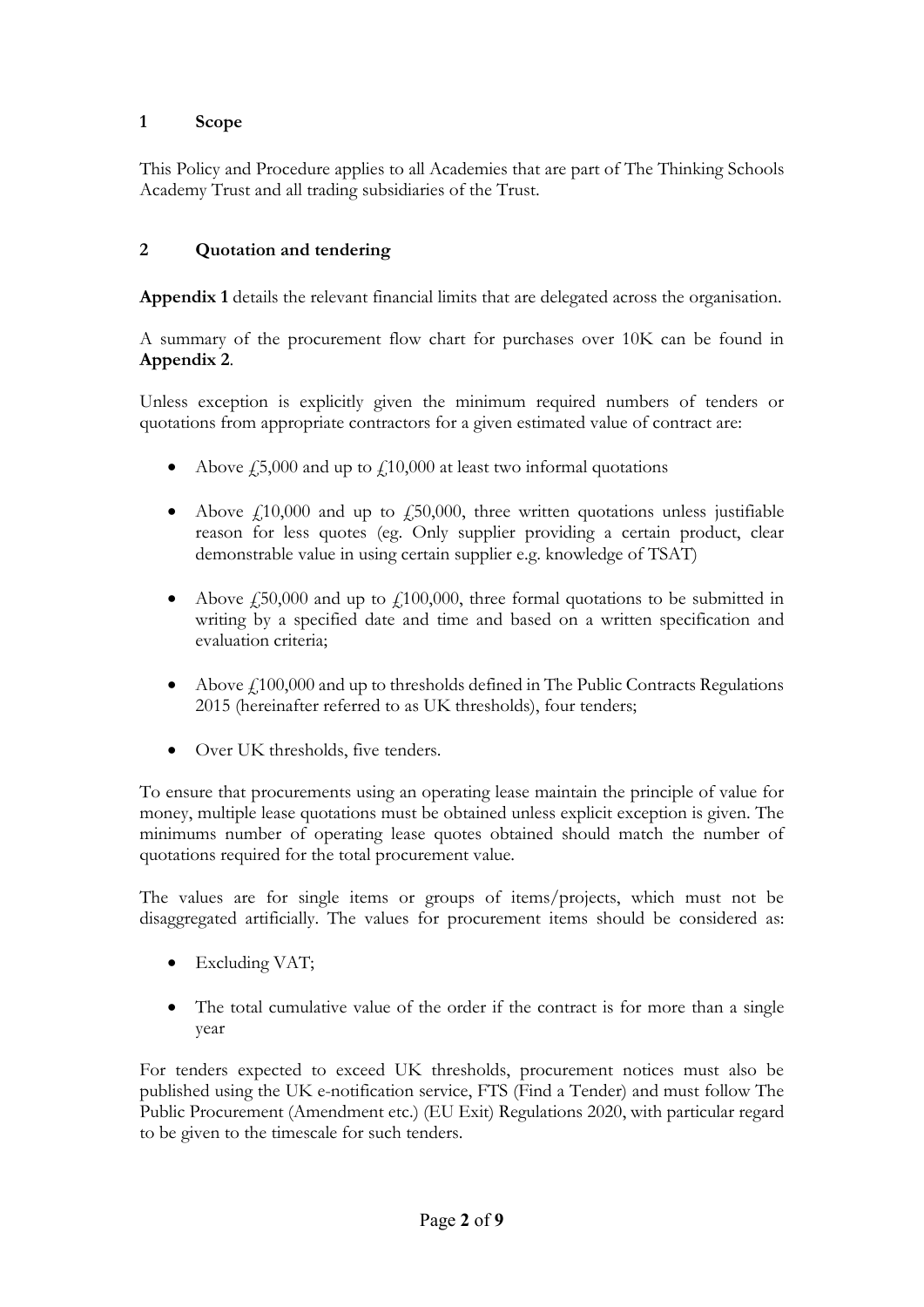Expenditure for large capital projects that goes beyond the original budget agreed can only be authorised by the Executive Committee up to a maximum of 50K or 10% of the total project budget, whichever is greater.

Purchases to be funded from revenue which were included within the original budget and where there order value is less than 50K, can be authorised by the Executive Committee up to a maximum of 50K or within a 10% increase of the budgeted figure, whichever is greater. Procurements exceeding this figure regardless of whether they have been budgeted for should follow the approval process for tender procedures.

Purchases which are made through a nationally recognised procurement framework do not have to comply with the above requirements for a specified number of quotes.

All procurements for software or services requiring a third-party to process personal data on behalf of the Trust should clearly establish the relationship between the Trust as the 'data controller' and the supplier as the 'data processor', including any 'sub processors' used in the supplier's supply chain.

Before any orders are awarded that will result in additional sharing of personal data a Data Protection Impact Assessment (DPIA) must be completed and approved by the Trust's Data Protection Officer

Compatibility for IT hardware or software should be checked with a member of the Trust's IT Department before orders are awarded.

The order requestor must complete a procurement summary for all project proposals that meet any of the following statements:

- Project introduces or modifies risks to Safeguarding or Safer Recruitment that need to be considered;
- Procurement will result in additional sharing of personal data;
- Order value exceeds 5K.

Whereby a procurement summary is required it must be submitted to the relevant approver/s using the Procurement Summary Template **(Appendix 3)** with all relevant quotes and specification checklist included before any orders are awarded. If the minimum number of quotations required by the total procurement value has not been met, an explanation must be provided within the procurement summary, which should then be attached to the order in PSF along with any supporting correspondence with suppliers.

Failure to follow this policy would be considered a breach of the code of conduct and will be managed using the disciplinary policy.

#### **3 Tender Procedures**

All purchases with a value greater than  $f<sub>100,000</sub>$  must be put out to formal tender. The following procedures must be followed in such circumstances: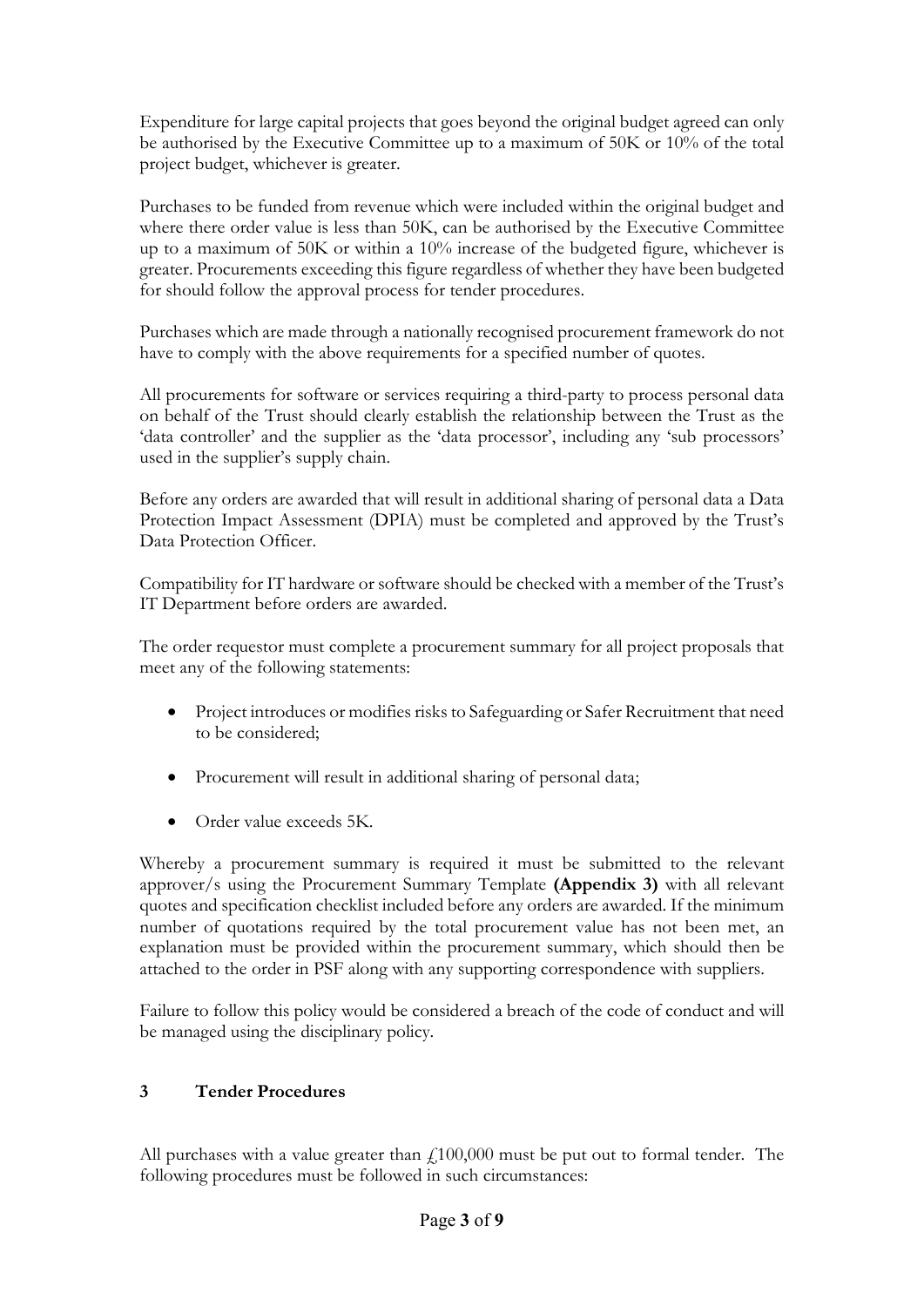A specification will be prepared, authorised by the Executive committee and sent to at least three suppliers. All major building works that are expected to exceed the UK thresholds require the engagement of professional agents to deal with the handling of specifications and suitability to tender. NB: Procurement processes for new professional agents will be fall within the remit of this procurement policy. Legacy contractors will be reviewed by the relevant committee when a need is identified.

- 1. Where appropriate, the suppliers invited to tender should be drawn from an approved list or from those agreed with the architect. Otherwise, invitations to submit tenders will be advertised in local newspapers and trade journals if appropriate. The invitations to tender will include:
	- (a) an introduction/background to the project;
	- (b) the scope and objectives of the project;
	- (c) any technical requirements;
	- (d) implementation details for the project;
	- (e) the terms and conditions of the tender; and
	- (f) the form and date of response to the academy, or in the case of building works, to the architect or quantity surveyor.
- 2. All replies should be addressed to the Service Manager (or other named individual) in a plain sealed envelope marked 'Tender' to reach him/her by a specified date. All replies must be kept sealed until that date.
- 3. All tenders will be opened at the same time and details of the contractor, quotation and any other details recorded at the time of opening.
- 4. No contractor will be allowed to amend the tender after the time fixed for receipt.
- 5. The Service Manager (or other named individual) will open a separate correspondence file for each tender which will contain copies of all correspondence or other relevant information.
- 6. For purchases exceeding  $f<sub>100,000</sub>$ , provided the expenditure has been budgeted for, a decision will be made by the Trust Finance or Operations committee. The decision will need to be ratified by the Board of Directors for purchases that have not been budgeted for or for those greater than  $f$ , 150,000.
- 7. Where expenditure is not included in the budget or anticipated expenditure exceeds the budget allocation, the decision as to which tender to accept will be taken by the Regional Governing Body, Finance Committee or Operations Committee, in line with their terms of reference and then ratified by the Board of Directors; and
- 8. The reasons for accepting a particular tender must be documented, especially if it is decided to accept other than the lowest tender. All decisions must be reported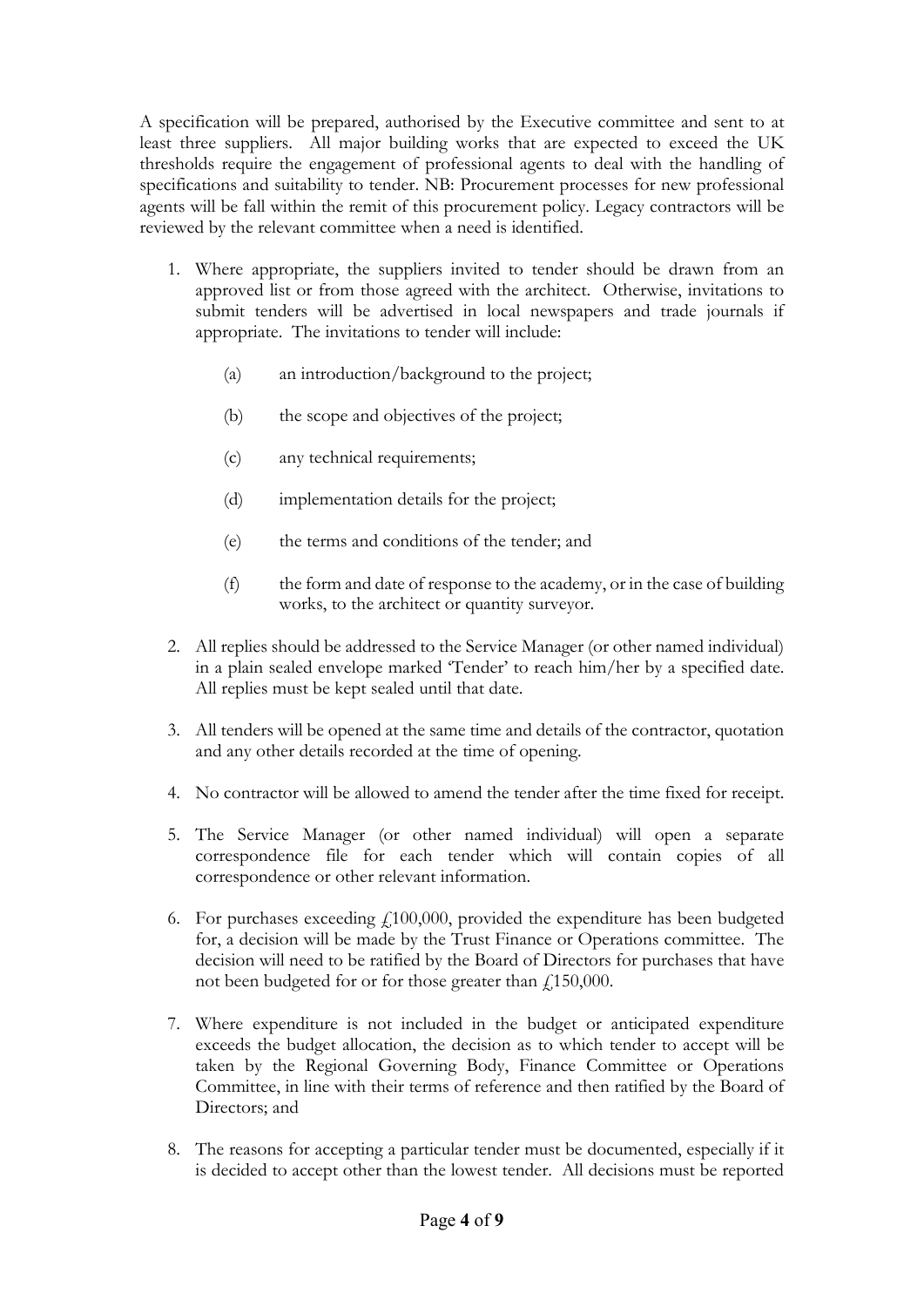to the Board of Directors through the minutes of the Regional Governing Body, Finance Committee or Operations Committee.

9. Tender proposals must be submitted to the relevant approver/s using the Procurement Summary Template (Appendix 3) with all relevant quotes included.

#### **4 Acceptance of tender**

The following points will be considered when deciding which tender to accept:

- 1. The overall price and the individual items or services which make up that price.
- 2. Whether there are any 'hidden' costs; that is additional costs which the academy will have to incur to obtain a satisfactory product.
- 3. Whether there is scope for negotiation, while being fair to all tenderers.
- 4. The qualifications and experience of the supplier, including membership of professional associations.
- 5. Compliance with the technical requirements laid down by the school.
- 6. Whether it is possible to obtain certificates of quantity.
- 7. The supplier's own quality control procedure; pre sales demonstrations, after sales service and, for building works, a six month defects period and insurance guarantees.
- 8. The financial status of the supplier.
- 9. References from other establishments.
- 10. Understanding & compliance with Health & safety, CDM regulations and Child Protection issues related to working on a school site

In the case of building works, where the tendering process is being carried out by the architect or quantity surveyor, they will be responsible for checking the documents of the lowest tender before making a recommendation to the academy.

Once a tender is accepted an order should be issued immediately to the supplier in the normal way.

The Academies Financial Handbook and delegated financial limits should be considered when applying this policy.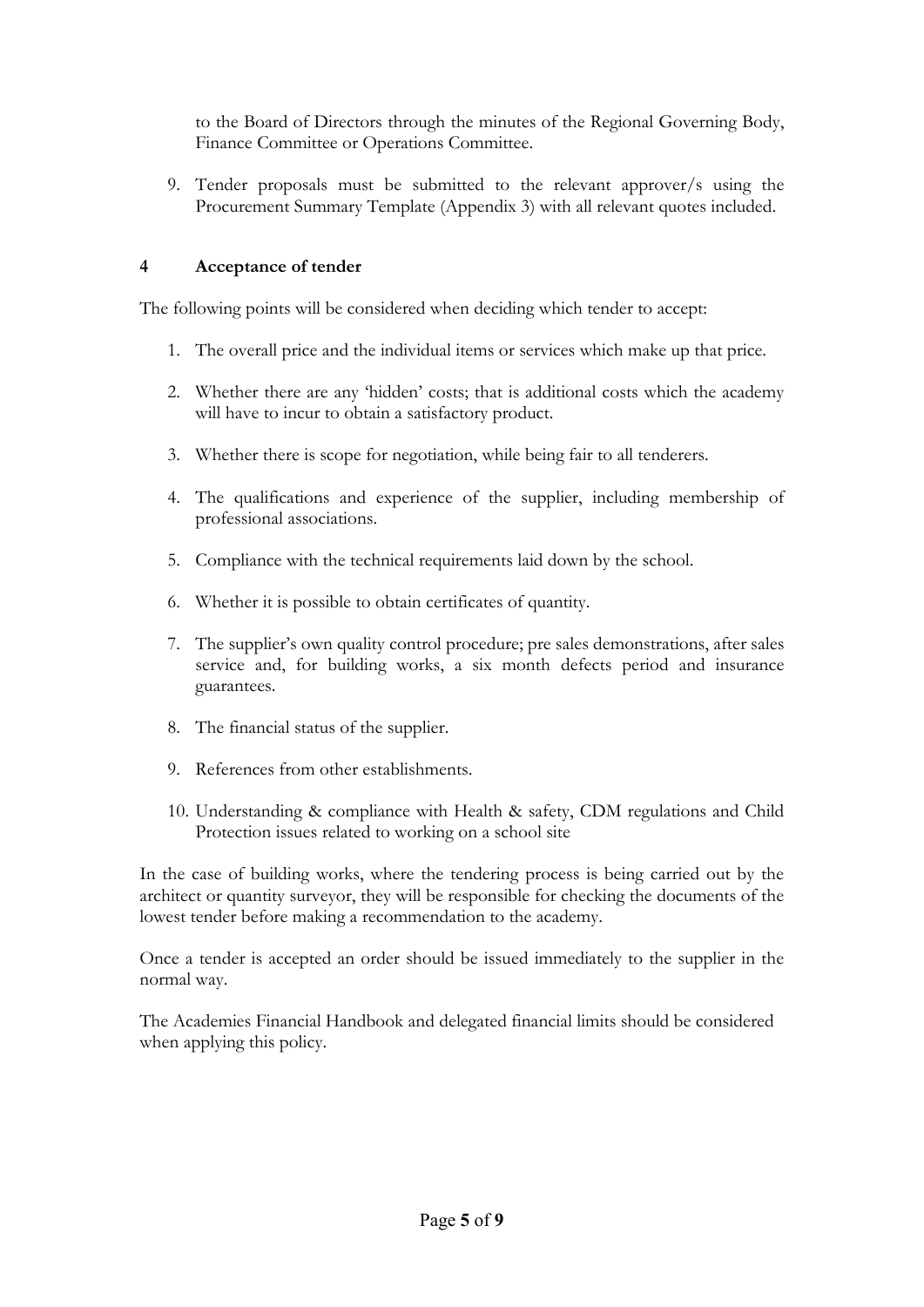#### **5 Related party transactions**

Related party transactions must be monitored and scrutinised by budget holders and committees prior to approval being made. The internal register of interests will be shared with members of staff and committee/board members with authority to approve purchases. All known related parties will also be marked within PSF so that approvers are able to identify them before making approval. Additional related party transaction regulations are detailed with the Academies Financial Handbook and should be followed in addition to the requirements within this policy.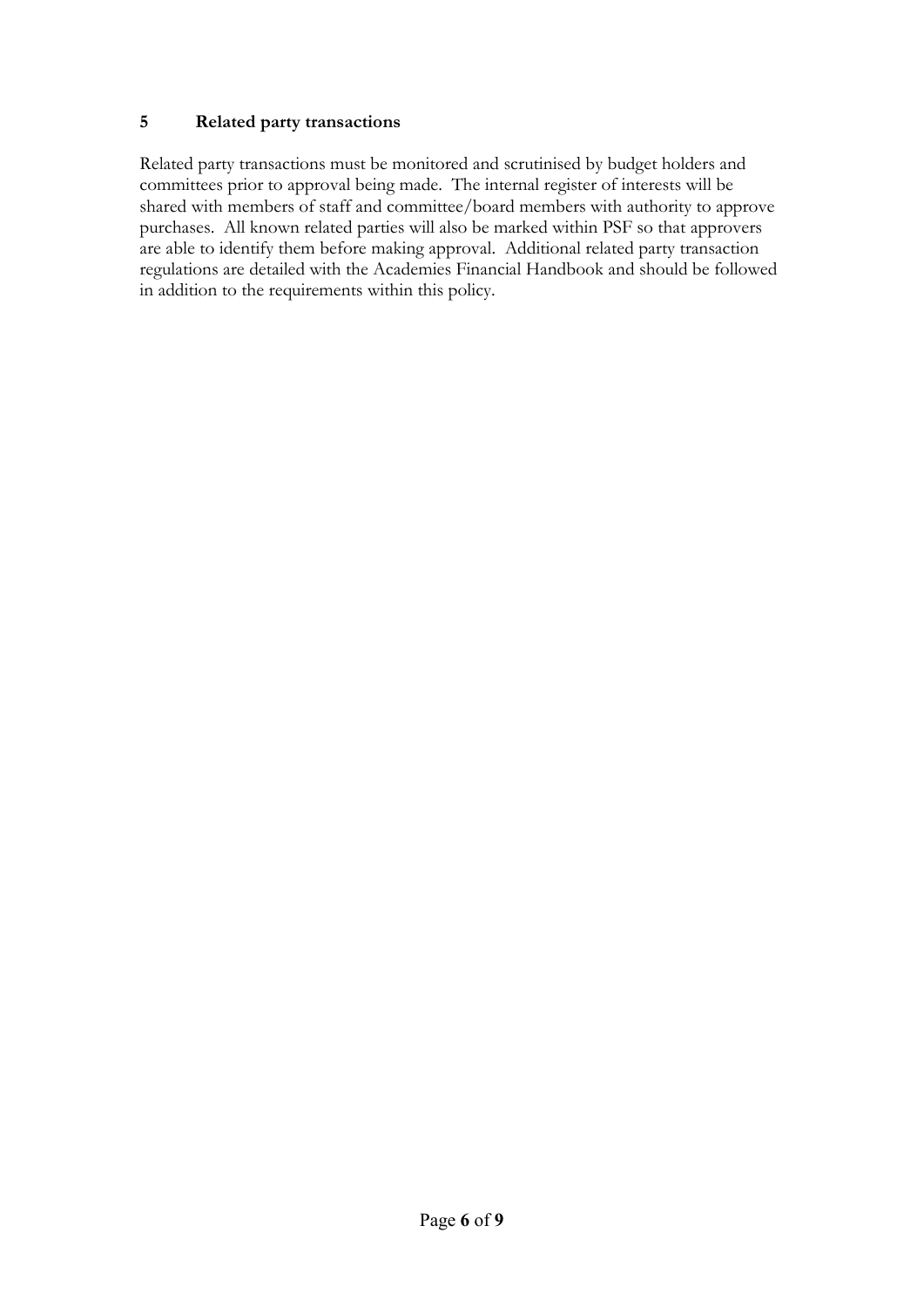#### **Appendix 1 – Financial Scheme of delegated limits**

|                                               |                                                                                                                   | <b>Board of</b><br><b>Directors</b> | <b>Trust</b><br>committees | <b>Executive</b> | <b>RGB</b> | Headteacher /<br><b>Head of Service</b><br>/ Business<br>Manager | <b>Budget</b><br>Manager |
|-----------------------------------------------|-------------------------------------------------------------------------------------------------------------------|-------------------------------------|----------------------------|------------------|------------|------------------------------------------------------------------|--------------------------|
| Contracts/SLAs less than 1<br>year            | For any agreement that will last less than<br>1 year                                                              | Unlimited                           | £100,000                   | £50,000          | £25,000    | £10,000                                                          | £1,000                   |
| Contracts/SLAs greater than 1<br>year         | For any agreement that will last more<br>than 1 year (total contract value)                                       | Unlimited                           | £100,000                   | £50,000          | £25,000    | £10,000                                                          | £1,000                   |
| Individual orders allocated<br>within budget  | An individual purchase with one supplier                                                                          | Unlimited<br>£100,000               |                            | £50,000          | £25,000    | £10,000                                                          | £2,500                   |
| Individual orders allocated<br>outside budget | An individual purchase with one supplier<br>that has not been allocated a budget                                  | Unlimited                           | £50,000                    | £25,000          | £10,000    | £5,000                                                           | £0                       |
| Capital projects                              | A cost that will exceed the capital<br>threshold                                                                  | Unlimited                           | £100,000                   | £50,000          | £25,000    | £10,000                                                          | £0                       |
| Lease agreements                              | An agreement with a supplier to provide<br>a premium for equipment to be used by<br>the school                    | Unlimited                           | £100,000                   | £50,000          | £25,000    | £5,000                                                           | £0                       |
| Sales and Lease of Land                       | If a sale or lease agreed for use of the<br>schools land or buildings (subject to<br>Secretary of State approval) | Unlimited                           | £100,000                   | £25,000          | £0         | £0                                                               | £0                       |
| Contracted out services                       | If a contract is agreed that will provide a<br>source of income for the school                                    | Unlimited                           | £100,000                   | £50,000          | £0         | £10,000                                                          | £0                       |
| Staff expenses                                | To reimburse staff expenses                                                                                       | Unlimited                           | £5,000                     | £1,000           | £0         | £500                                                             | £25                      |
| Pay advances                                  | To advance a staff members pay                                                                                    | Unlimited                           | £5,000                     | £5,000           | £0         | £0                                                               | £0                       |
| Settlement agreements                         | To agree a settlement payment with staff                                                                          | Unlimited                           | £50,000                    | £25,000          | £0         | £10,000                                                          | £0                       |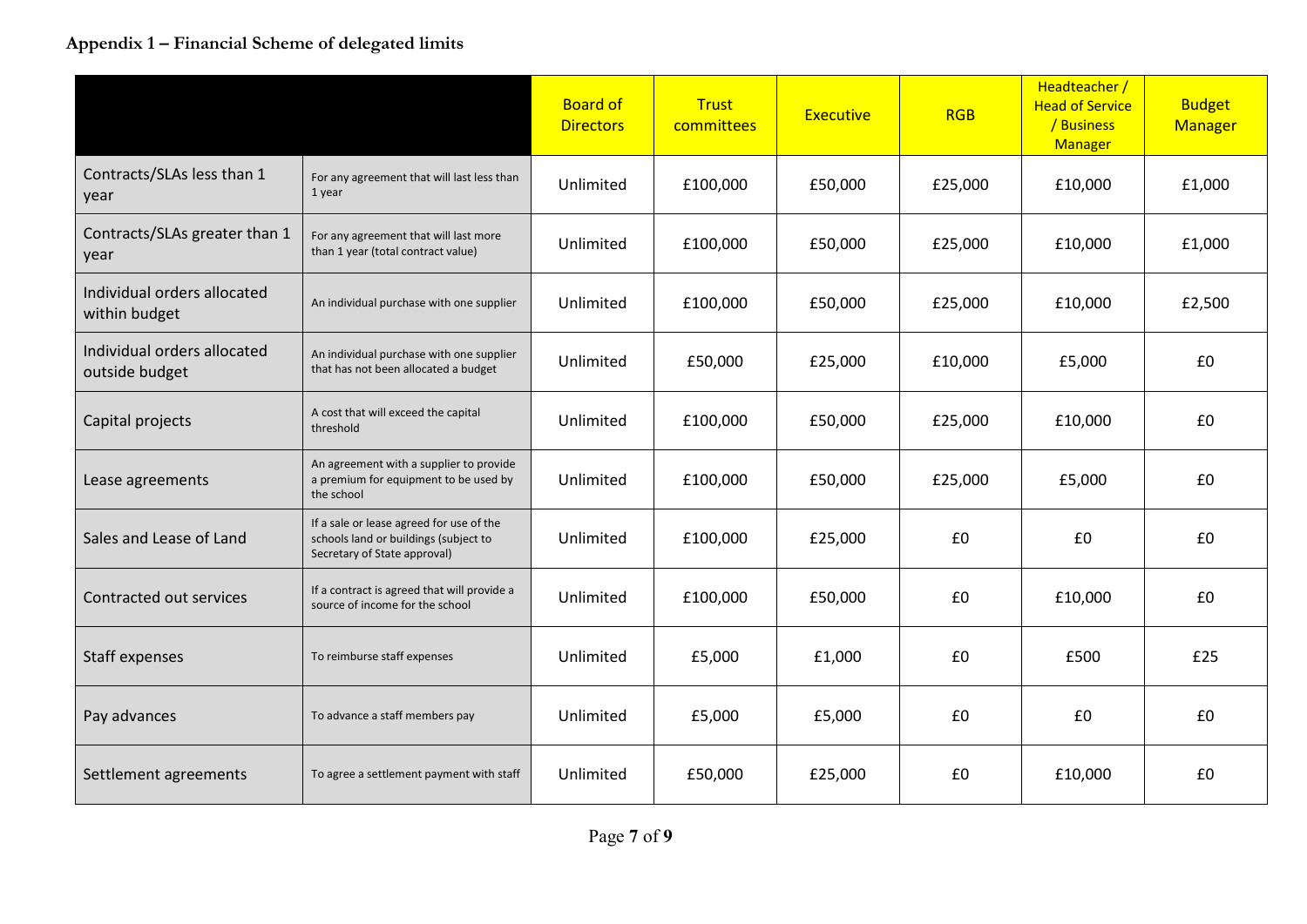